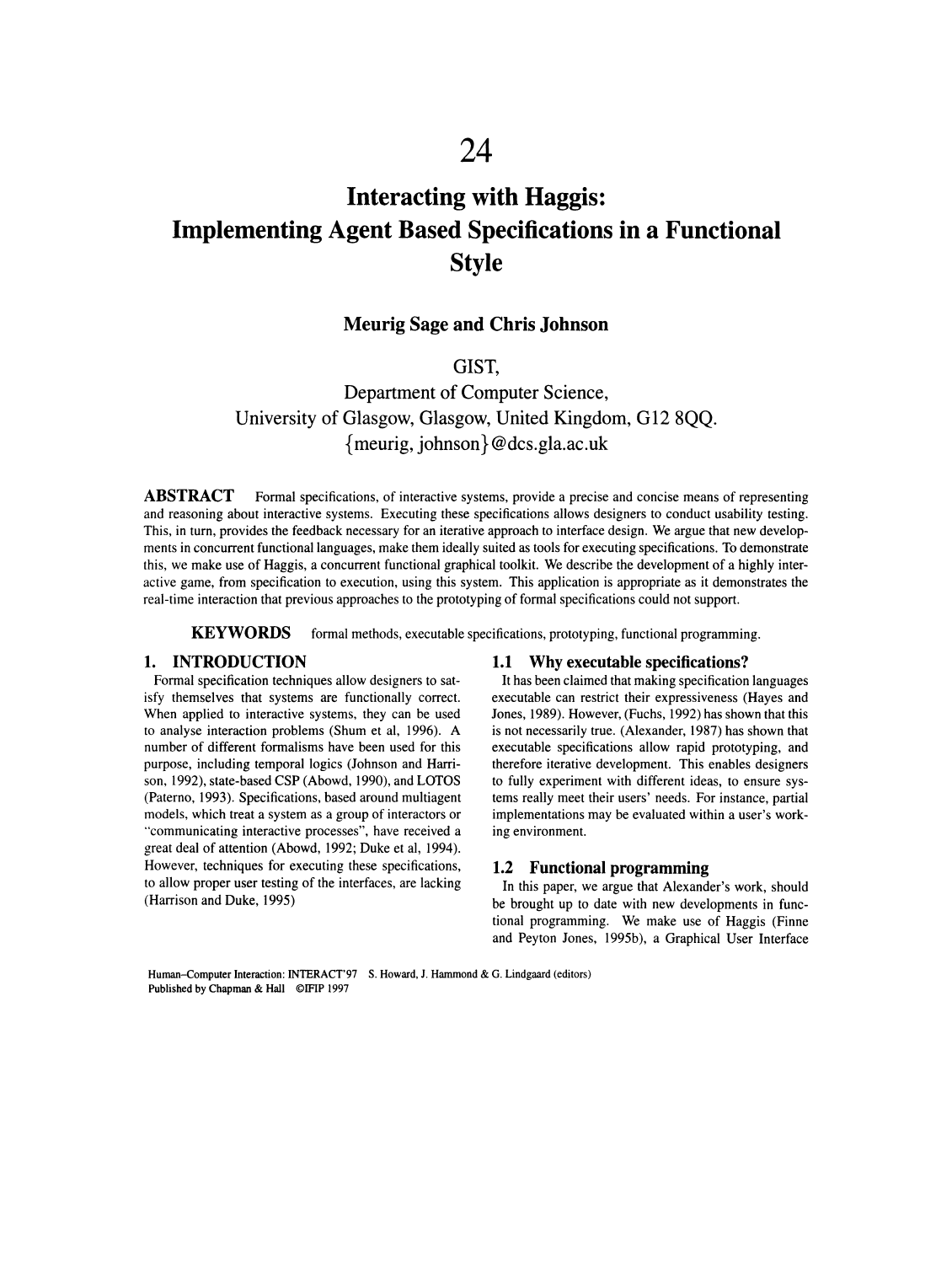

Figure I: Iterative Development of Interactive Systems

development environment, for the lazy functional language Haskell (Peterson et al, 1996). To bridge the specification-execution gap, it provides a compositional, concurrent programming language. This makes it easy to transform a high level specification into Haggis code, and so to develop a prototype. This supports user testing and evaluation.

To show how this can be done, we use a highly interactive game, as an example. We specify it in LOTOS (Figure I, step I), and convert this into Haggis code (Figure I, step 3). This demonstrates the power of the Haggis framework: we can represent the game at almost the same level of abstraction. We, however, still need the LO-TOS specification to be able to clearly understand, and therefore reason about. the concurrent interaction (Figure I, step 2). This is important because previous studies have shown that programmers frequently have great difficulty in exploiting the full potential of concurrent programming languages (Hoc et al, 1990). The example also serves to show that Haggis is capable of dealing with the kind of highly interactive systems that declarative languages are usually bad at.

## **2. FUNCTIONAL PROGRAMMING & EXECUTABLE SPECS**

This paper uses 'leading edge' techniques from functional programming and formal specifications, to bring Heather Alexander's work into the 1990s.

This earlier work used eventCSP, a subset of the concurrent specification language CSP, to specify humancomputer dialogues. For instance, we could specify part of an ATM (Alexander, 1990) - which accepts a card, and either ejects it, if it is invalid, or otherwise continues - as follows:

 $atm = (put-in-card ->$ (read-card -> ATMl [J cant-read -> eject-card -> take-card -> ATM) )

Alexander argued that it is easy to understand, and reason about human-computer interaction using such a notation. Possible sequences could be built using the prefix  $(-)$  operator. Different paths of interaction could be described with the choice ([]) operator.

Alexander's approach was based around the specification of events, which had pre and post-conditions. These were defined using "me too". The me too system was used for executing VDM (Vienna Development Model) specifications, and was based within Lisp (Alexander and Jones, 1990). In common with her approach, we use a functional language as an execution tool. However, we exploit a number of developments in functional languages that make executing specifications more practical.

## **3. FUNCTIONAL PROGRAMMING & SPECIFICATION IN THE 1990s**

#### **3.1 Imperative Functional Programming**

Though functional languages have been shown to be useful, they have had serious problems. One of the major difficulties has been supporting human-computer interaction. Older approaches were based around **stream based**  I/O, which produce unnatural and confusing code. For instance, a simple program that copies it's standard input to its standard output (Gordon and Hammond, 1995), would be:

```
main \tilde{ } (Str input: \tilde{ } (Success : \bot)) =
  ReadChan stdin, 
     AppendChan stdout input
```
The transfer of input from ReadChan to AppendChan is unclear, and counterintuitive.

Newer approaches based around **monadic I/O** allow a more imperative style of programming, that is familiar to most programmers (Gordon and Hammond, 1995; Peyton Jones and Wadler, 1993). The same program, with monadic I/O, is shown below.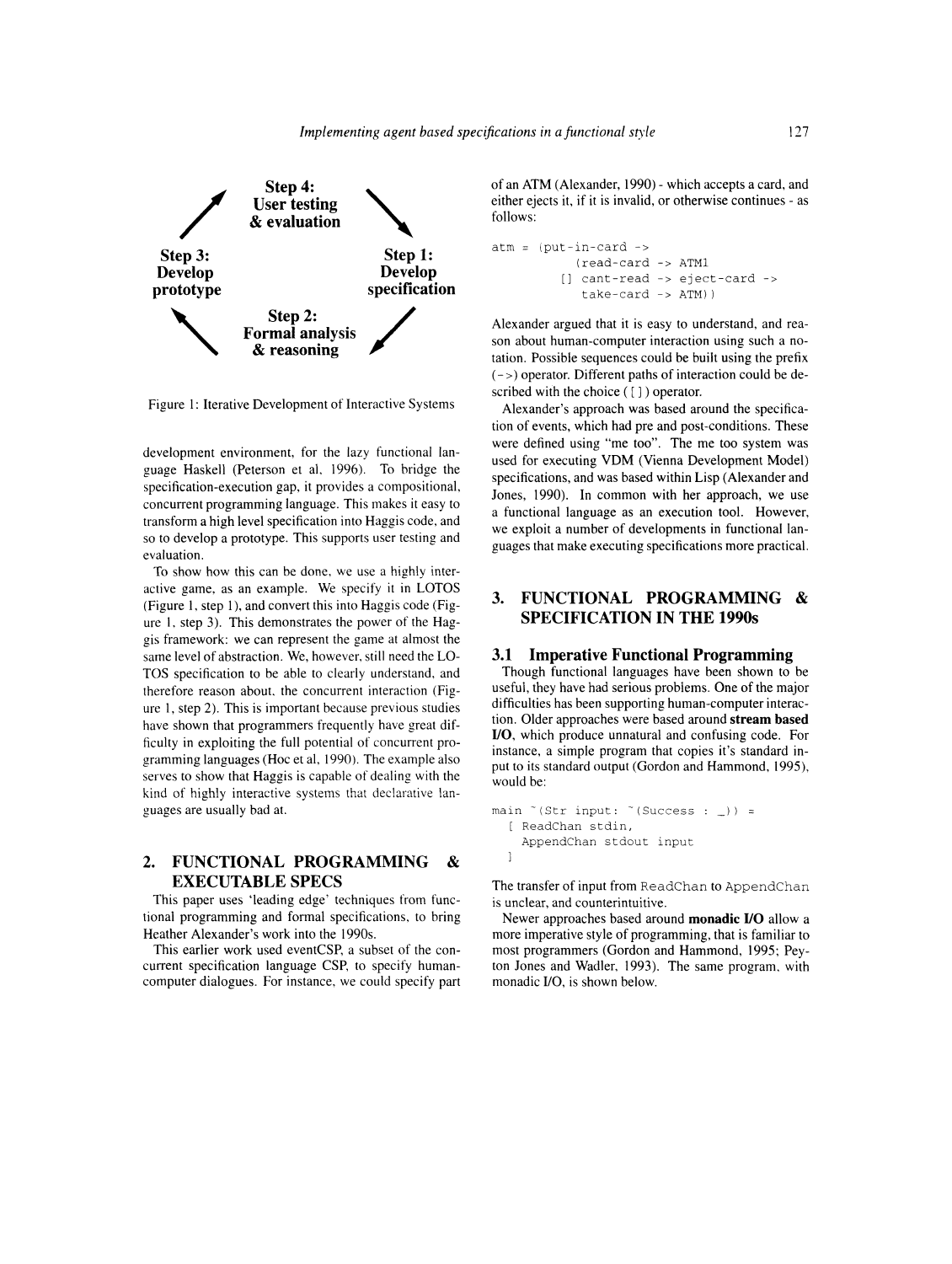$main = do$ ch <- getChar putChar ch main

The sequencing of actions is clearer here. We can see that put Char uses the value (ch) returned by get Char.

## **3.2 Concurrency**

Newer approaches to interactive system specification, make better use of concurrency than Alexander's work in the late 1980's. The interactor model, developed under the Amodeus project, treats a system as a number of interactors, each with a state, and the ability to communicate with users, other interactors and the underlying application. This allows for more modular and readable specifications. Systems can be built by relating tasks to interactors and so encouraging user centred design. For example, the York interactor model exploits various logics and the specification language Z. **It** is concerned with states, and displays and the relationships between the two (Duke et aI, 1994). **In** contrast, the CNUCE interactor model uses LOTOS to specify interactors. It is more event based (Duke et aI, 1994), making for a clearer dialogue structure.

A limitation with many of the previous approaches to interface specifications, is that they have not attempted to exploit concurrency in a specification, using a concurrent programming language. **In** contrast, this paper describes how concurrent specifications can be executed using concurrent functional languages. **In** particular, we use **Concurrent Haskell** (Peyton Jones et aI, 1996), which provides for lightweight processes, and makes use of monadic 10. New child processes can be created with the forkIO function. Communication occurs in an asynchronous manner, through shared variables (MVars), that operate like semaphores. Unlike Alexander, we are able to turn our concurrent specification into concurrent code. We argue that this makes executing concurrent specifications easier.

To make the transformation from specification to execution simple, we have extended this underlying asynchronous communication, with a library of LOTOS like operators. These give programmers access to full synchronous communication through a parallel operator. We have also included separate asynchronous communication along channels. This provides, arguably a more elegant way, and certainly a more efficient way, of implementing the asynchronous communication, which is only simulated in LOTOS. Asynchronous and synchronous communication can be combined freely within this system (Sage and Johnson, 1997).

#### **3.3 Virtual I/O device**

Haggis, the graphical framework, is built on top of Concurrent Haskell. This approach offers a number of additional benefits for user interface design (Finne and Peyton Jones, 1995b). A common problem with many graphical user interface systems is the central role of an event loop. This style has well known problems (Myers, 1991). Instead Haggis treats the user interface as a virtual device, allowing the application to maintain control. The concurrent features of Haggis enable several virtual I/O devices to operate simultaneously. For instance, one process could wait for keyboard input, blocking if there wasn't any, while others did other necessary work.

#### **3.4 Declarative structured graphics**

A further problem for the development of graphical user interfaces is that conventional languages tend to be highly imperative. By this we mean that the resulting image might be completely ruined if one instruction were omitted or placed out of sequence. **In** contrast, all graphical output is described declaratively using a Picture type (Finne and Peyton Jones, 1995a). For instance, we could describe the simple picture in Figure 2 as follows:

```
picture = Overlay 
             (ellipse (40,20)) 
             (ellipse (20,40))
```
The image in Figure 2 would remain the same irrespective of which ellipse was drawn first. Haggis takes care of converting pictures into calls to the window system drawing interface, with the Glyph output abstraction. This



Figure 2: A simple Picture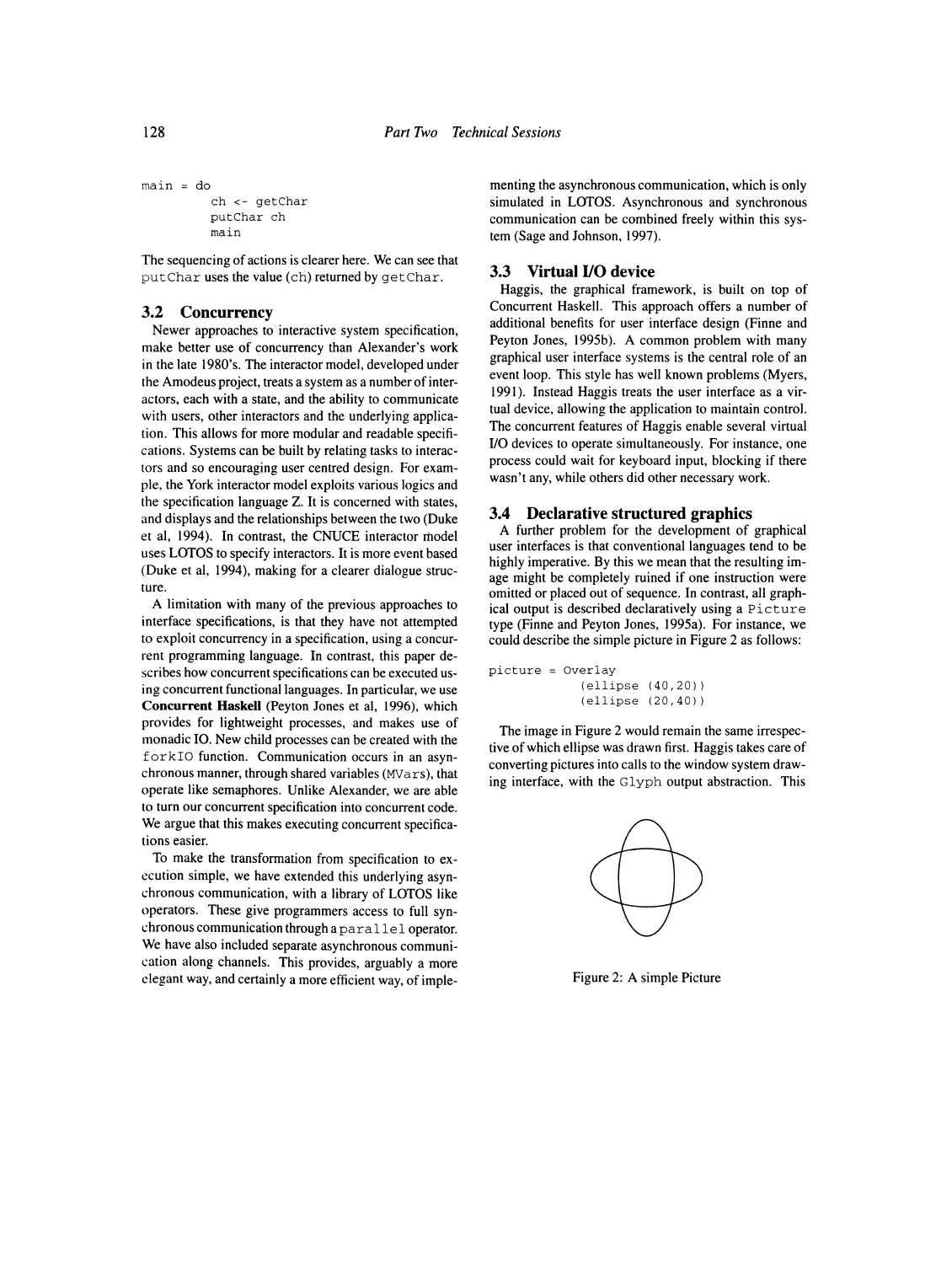

Figure 3: Game Display

declarative approach makes it easy to build. and manipulate, complicated images.

#### **3.5 User interface, application separation**

To separate the interface from its application, a user interface component is represented by two different parts. For instance, the glyph output abstraction returns a Glyph handle which the application can use, for instance, to update the picture displayed. It also returns a DisplayHandle, which is a reference to the interactive graphical surface.

```
glyph :: Picture
      -> Component
          (Glyph , 
            DisplayHandle)
```
This separation helps programmers to develop more modular systems.

#### **3.6 Compositional structure**

Haggis provides layout combinators and encapsulating functions, that can combine the Display Handles mentioned above. This enables more complicated components to be built from simpler ones. For instance, an input device controller can be composed with a  $Glyph$ picture displayer, to produce an interactive widget.

widget =

 $(ql, dh) \leq -q$ lyph picture (kb , dh) <- cat chKeyboardEv dh

The resulting widget would receive input and pass it on via the kb handle. It's image would be updatable via the gl handle.

#### **4. THE EXAMPLE**

In the past, these functional programming developments have been used to build very simple systems (Finne and Peyton Jones, 1995b). As a more complex example, we describe the development of a highly interactive, realtime user interface. It is a space ship game, as seen in Figure 3. Input commands occur via the keyboard. There are a number of enemy ships that move across the screen in waves. These will destroy the player's ship if they come into contact with it. The ship must also avoid hitting the hills at the bottom of the screen and the enemy base. The player's ship moves slowly forward until the enemy base becomes visible. The objective is to make it to as far as the enemy base and then shoot the base a given number of times. The current score will always be displayed on the screen. Though the graphics are fairly simple, the example does require real-time animation. The example also provides a highly concurrent system, with a number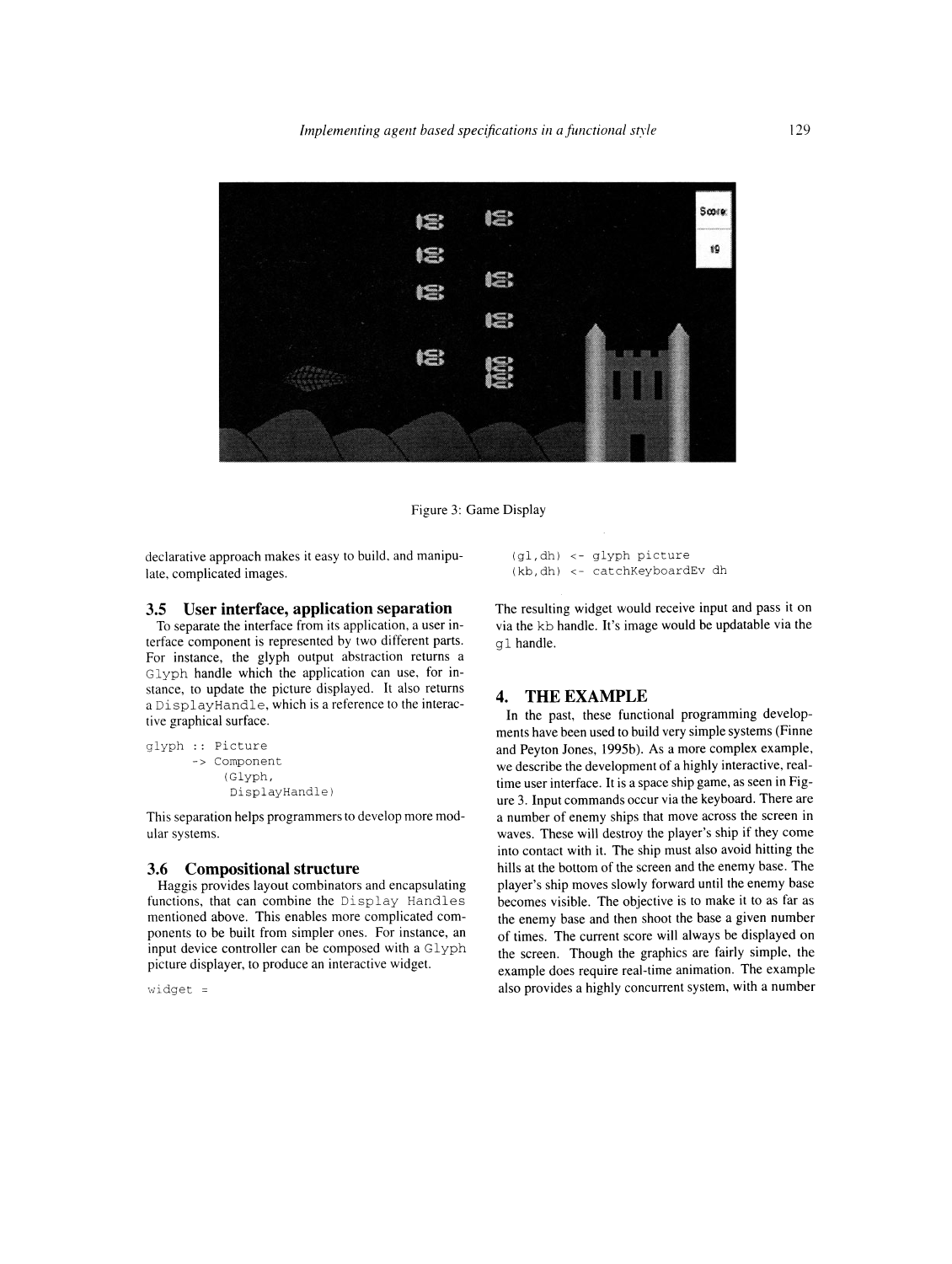of different agents: lasers, enemies... The specification therefore concentrates on this concurrency.

### **5. LOTOS SPECIFICATION**

In common with the CNUCE approach to interactors (Paterno, 1993), we specify our system in LOTOS. The game can be modelled as 4 different processes:

- a process for the lasers (HandleLasers);
- a process for enemy ships (HandleEnemies);
- an input process (HandleInput);
- a screen update process (ScreenUpdate).

These can then be synchronised over a number of events to allow the necessary communication. The ScreenUpdate process, discovers input events through the Buffer process.

```
process Game := 
   iScreenUpdate 
        II 
    Handlelnput 
        II 
    Buffer) 
        II 
   (HandleEnemies 
       II 
    HandleLasers) 
endproc
```
In LOTOS,  $a \mid \cdot \mid b$  means run process a in parallel with process **b**, synchronising over any common events. As an example of a process specification, consider the HandleInput process. It will continue to receive input events, and place them in the buffer until the closeDown event occurs. It interprets the input events before passing them on. For instance, it might change a press of the "q" key into the data MoveUp.

```
process Handlelnput 
           [sendChannel,closeDown, 
            getKeyboardEv] 
           (buffer: Buffer, 
            kb:Keyboard) .-
  closeDown 
 []
  getKeyboardEv! kb?inp: KeyboardEv; 
  [valid inp] ->
```

```
sendChannel!buffer! (interpret inp);
   HandleInput [sendChannel, closeDown,
                 getKeyboardEv] 
                (buffer,kb) 
  [not (valid inp)] -> 
   HandleInput [sendChannel, closeDown,
                 getKeyboardEv] 
                (buffer, kb) 
endproc
```
In common with the interactor approach, we treat the system as a number of communicating interacting objects. We achieve a rendering of the state through presentation layer events, enacted by the ScreenUpdate process. Though we do not strictly adhere to the interactor model, we do model user level agents (ScreenUpdate and HandleInput) communicating with more application oriented agents (HandleLasers and HandleEnemies).

In common with Alexander (Alexander and Jones, 1990), we define the data manipulated by the processes in a functional style. This allows a more easily programmable notion of state, as data and operations can be packaged up, and combined with processes, in a modular style. This approach makes it easy to specify the behaviour of the lasers, enemies, ship and background. We therefore abandon the ACT ONE algebraic data specification language, normally used with LOTOS. ACT ONE lacks modularity and has been shown to be difficult to use and to implement. The new LOTOS standard, E-LOTOS, itself replaces ACT ONE with a functional approach because of these problems (Jeffrey and Leduc, 1996). Our approach overcomes some of the problems with a LOTOS style of specification. We now have both a behaviour (defined as a set of LOTOS processes) and internal state (manipulated by, and packaged up inside, each process), but with the behaviour still clearly visible on top.

Our approach gives us a clear, high level specification which designers may use to reason about a potential implementation. It is also possible to prove properties about the behaviour of the LOTOS specification using tools such as LITE (Eijk, 1991). This tool supports the automatic analysis and verification of concurrent specifications. Design errors may therefore be found prior to implementation, using this approach.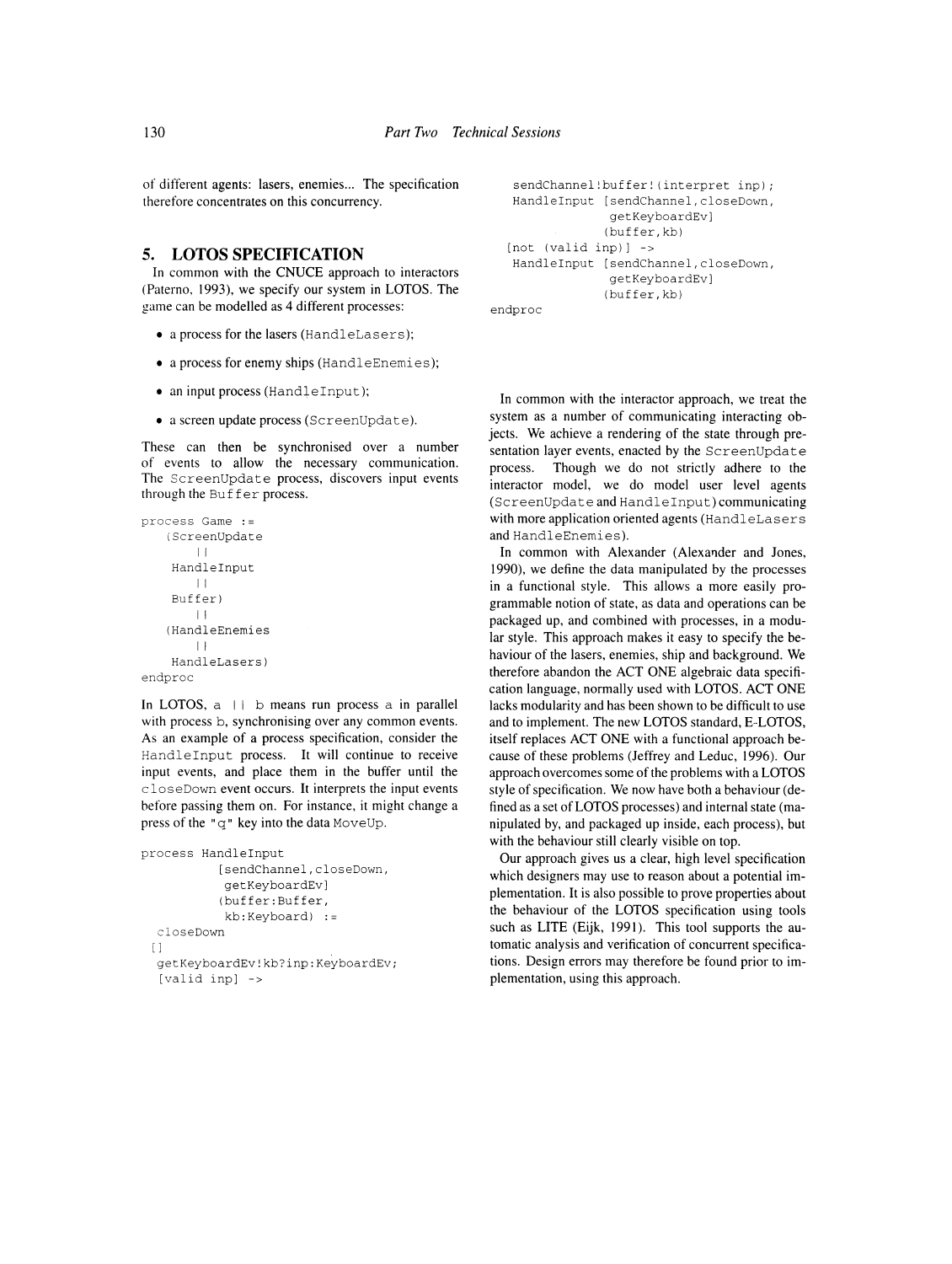## **6. CONVERSION TO HAGGIS**

We can convert LOTOS specifications into Haggis code as follows:

- events correspond to Haggis I/O actions (section 3.1); these 10 actions may need to be defined. They can be input or output actions (presentation layer), usually predefined in Haggis, using the virtual I/O device concept, and structured graphics primitives (sections 3.3, 3.4.) They can also be communication actions, or can alter the state of the system (application layer);
- synchronous LOTOS communication can be implemented using our extended concurrency library (Sage and Johnson, 1997);
- data manipulation operations need not be altered, as they are already in a functional, executable form.

We can, for instance, implement the HandleInput process as:

```
handleInput :: Channel InputEvent
             -- an asynchronous channel
             -- (which is the buffer)
             -> Keyboard 
             -- an asynchronous channel
             -- source of
             -- keyboard Events
             \rightarrow 10 ()
handle1nput buffer kb 
 do 
   gate "closeDown" 
   'choose' 
   (inp <- getKeyboardEv kb 
    if valid inp then 
      sendChannel buffer (interpret inp) 
      handle1nput buffer kb 
    else 
      handle1nput buffer kb)
```
The resulting code looks very similar to the earlier LO-TOS specification. The gate action, provided by the LOTOS library, performs synchronisation on the given "closeDown" gate. The Buffer in the LOTOS specification, has become an asynchronous channel. The input is received via the asynchronous kb channel, using the predefined getKeyboardEv action.

We have now described what the system does. As a final step, we will show how to describe what the system looks like, and so build the full screen shown in Figure 3. Again, we are concerned with supporting full graphical interaction as easily as possible.

We build the screen with four types of operation. The mkDC operation creates a Display Context dc, which contains information about style values and the window that will be created. The label operation creates a label displaying the given string, which may be updated (using the lbl handle). The glyph operation creates a simple output area containing the specificed picture. The catchKeyboardEv operation makes the glyph interactive and able to receive keyboard events (via the kb channel). Finally the realiseDH operation renders the components on to a window using the vbox combinator to place Display Handles above one another, and using hbox to place Display Handles next to one other.

```
screen 
do 
    dc <- mkDC [] 
    (_,ldh) <- label "Score:" dc 
    (lbl,ldh2) <- label "0" dc 
    (gl,screendh) <- glyph screen1mage dc 
    (kb,sdh) <- catchKeyboardEv screendh 
    realiseDH dc (hbox [sdh,vbox[ldh,ldh2]]
```
The resulting system can be run, and tested on users. At this stage, problems with the system can be discovered and used to reshape the initial specification. For example, early prototypes of the system did not provide on screen prompts about the current score. This was clearly necessary if users were to keep track of their interaction with the game.

#### **7. CONCLUSIONS WORK AND FURTHER**

Through our short example, we have shown that by using functional languages as an implementation tool, it is easy to convert from high-level specifications of concurrent user interfaces, into executable code. This work builds upon Alexander's work, but uses newer functional programming techniques, in particular concurrency and monadic I/O. This concurrency provides a number of benefits. For the programmer, it supports the development of highly modular, agent based systems. For the user, it supports highly interactive, real-time presentation techniques. The resulting interfaces can be subjected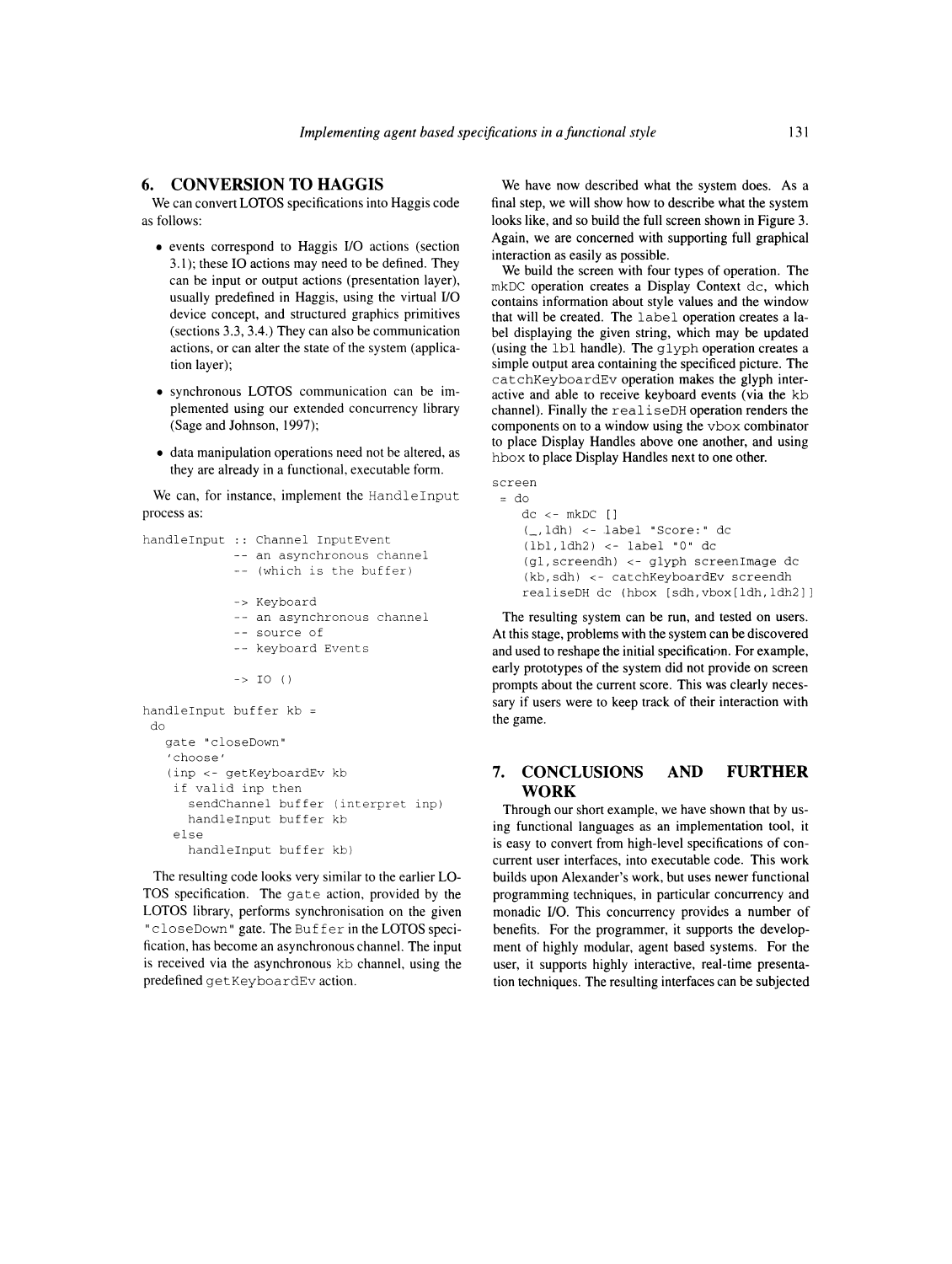to rigorous user testing. It is important to emphasise, however. that high level specifications are still necessary. They make clear the behaviour of concurrent systems, and allow designers to reason about them. We could also use the specification to target areas for user testing.

We have shown. through our example, that Haggis is capable of implementing highly interactive, real-time interfaces. something most prototyping tools are incapable of. However, we need to try building systems with more complicated interaction, and therefore more interaction objects. We need to fully automate the translation between specification and executable Haggis code. This should be combined with some automatically generated graphical representation of the specification, which would make it easier for the designer to understand the interaction.

#### **8. ACKNOWLEDGEMENTS**

Thanks go to Simon Peyton Jones, and Sigbjorn Finne for providing Haggis for us to work with. Thanks also to Phil Gray and other members of the Glasgow Interactive Systems Group (GIST). This work was supported by UK EPSRC Grant No GR/K69148.

#### **REFERENCES**

Gregory D. Abowd (1990), Agents: Communicating Interactive Processes. In *Human Computer Interaction - INTERACT '90,* D. Diaper et al Eds. Elsevier Science Publishers, North-Holland, pp.143-148.

Heather Alexander (1987), Executable specifications as an aid to dialogue design. In *Human-Computer IlIteraction* - *INTERACT* '87, H. J. Bullinger and B. Shackel Eds. Elsevier Science Publishers, North-Holland, pp.739-744.

Heather Alexander (1990), Structuring dialogues using CSP,. In *Formal methods in Human computer*  interaction, MD Harrison and H Thimbleby Eds, Cambridge University Press, Cambridge. pp.273-295.

Heather Alexander, Val Jones (1990), *Software desigll and protot)ping using me too.* Prentice Hall.

David Duke, Giorgio Faconti, Michael Harrison,

Fabio Paterno (1994), Unifying Views of Interactors. Technical Report WPI8, ESPRIT BRA 7040 Amodeus-2, October 1994.

P.van Eijk (1991), The Lotosphere Integrated Tool Environment LITE. In *Proceedings 4th International Conference on Formal Description Techniques,* Sydney, November 1991, North-Holland, pp.473-476.

Sigbjorn Finne, Simon Peyton Jones (1995a), Pictures: A simple structured graphics model. In *Glasgow Functional Programming Workshop,* Ullapool, July 1995.

Sigbjorn Finne, Simon Peyton Jones (1995b), Composing Haggis. In *Proceedings of the fifth Eurographics workshop on Programming Paradigms in Graphics,*  Maastricht, Sept 2-3 1995.

N.E. Fuchs (1992), Specifications are (preferably) executable. In *Software Engineering Journal,* September 1992,7, (5), pp. 323-334

Andrew D. Gordon and Kevin Hammond (1995), Monadic I/O in Haskell 1.3. In Paul Hudak, editor, *Proceedings of the Haskell Workshop,* pp 50-69. La Jolla, California, June 25 1995.

M.D. Harrison and DJ. Duke (1995), The Specification of User Requirements in Interactive Systems. Technical Report WP60, ESPRIT BRA 7040 Amodeus-2, September 1995.

I.J. Hayes and C.B. Jones (1989), Specifications are not (necessarily) executable. In *Software Engineering Journal,* 1989,4. (6), pp.330-338

J.M. Hoc, T.R.G. Green, R. Samurcay and DJ. Gilmore (eds) (1990), *Psychology of Programming,* Computers and People Series, Academic Press Ltd.

A. Jeffrey and G.Leduc (1996), E-LOTOS core language. Output of the Kansas City meeting, version 1996/09/20, (ISO-IEC/JTC l/SC21/WG7).

C.W. Johnson and M.D. Harrison (1992), Using temporal logic to support the specification of interactive control